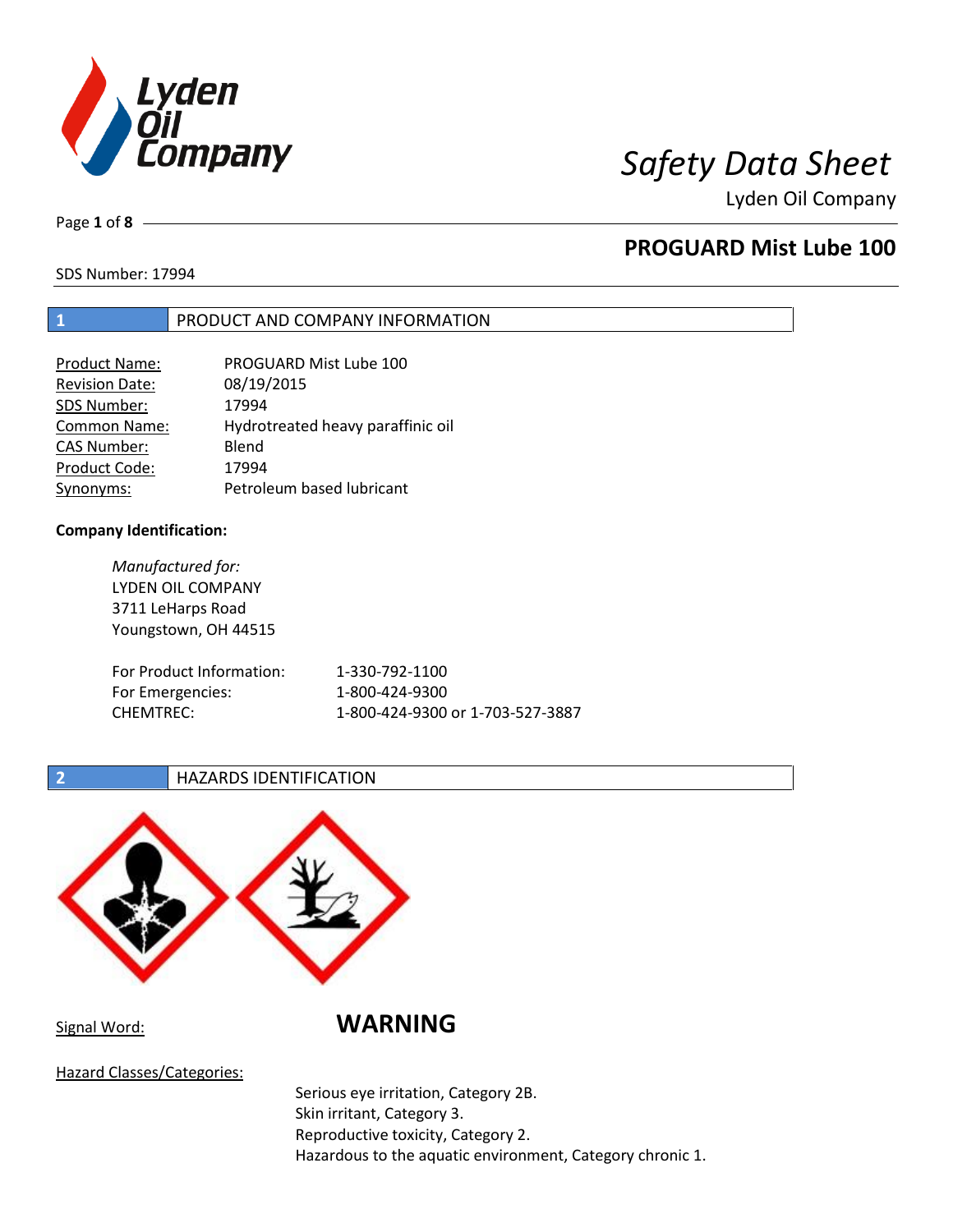

Lyden Oil Company

# **PROGUARD Mist Lube 100**

SDS Number: 17994

Page **2** of **8**

| Hazard Statement(s):            |                                                                                   |
|---------------------------------|-----------------------------------------------------------------------------------|
|                                 | H320: Causes eye irritation.                                                      |
|                                 | H316: Causes mild skin irritation.                                                |
|                                 | H361: Suspected of damaging fertility or the unborn child.                        |
|                                 | H410: Very toxic to aquatic life with long-lasting effects.                       |
| <b>Precaution Statement(s):</b> |                                                                                   |
|                                 | P101: If medical advice is needed, have product container or label at<br>hand.    |
|                                 | P102: Keep out of reach of children.                                              |
|                                 | P103: Read label before use.                                                      |
|                                 | P273: Avoid release to the environment.                                           |
|                                 | P302+352: IF ON SKIN: Wash with plenty of soap and water.                         |
|                                 | P305+351+338: IF IN EYES: Rinse cautiously with water for several                 |
|                                 | minutes. Remove contact lenses if present and easy to $do$ – continue<br>rinsing. |
|                                 | P260: Do not breathe dust/fumes/gas/mist/vapors/spray.                            |
| Other Hazard Statement(s):      |                                                                                   |
|                                 | Repeated exposure may cause skin dryness or cracking.                             |

### **3** COMPOSITION / INFORMATION ON INGREDIENTS

#### Ingredients:

*Mixture of the substances listed below with nonhazardous additions.*

| <b>Chemical Name</b>                                      | <b>CAS Number</b> | Percentage |
|-----------------------------------------------------------|-------------------|------------|
| Distillates (petroleum), solvent-dewaxed heavy paraffinic | 64742-65-0        | 90-95      |
| Additives                                                 | N/A               | $5-10$     |

*\*Any concentration shown as a range is to protect confidentiality or is due to batch variation.*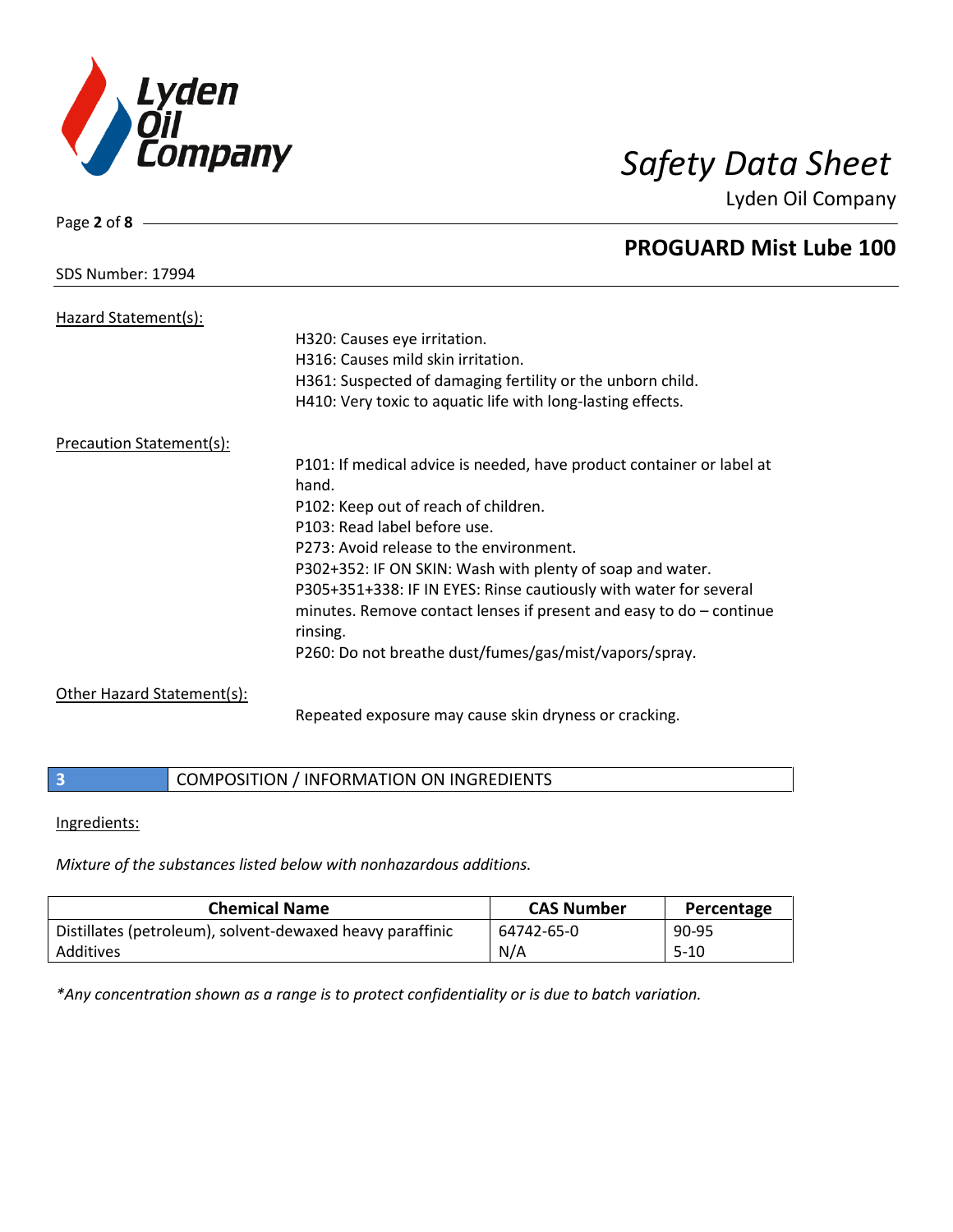

Lyden Oil Company

SDS Number: 17994

Page **3** of **8**

# **4** FIRST AID MEASURES Description of First Aid Measures: Inhalation: If symptoms develop, move victim to fresh air. If symptoms persist, obtain medical attention. Skin Contact: Wash with soap and water. Remove contaminated clothing and wash before reuse. Get medical attention if needed. Eye Contact: Rinse opened eye for several minutes under running water. If symptoms persist, consult medical attention. Ingestion: Rinse mouth with water. If symptoms develop, obtain medical attention. Symptoms and Effects, both acute and delayed: No further relevent data available. Recommended Actions: Treat symptomatically. Call a doctor or poison control center for guidance. **5 FIRE FIGHTING MEASURES** Recommended Fire-Extinguishing Equipment: Use dry powder, foam, or carbon dioxide fire extinguishers. Water may be ineffective in fighting

an oil fire unless used by experienced fire fighters.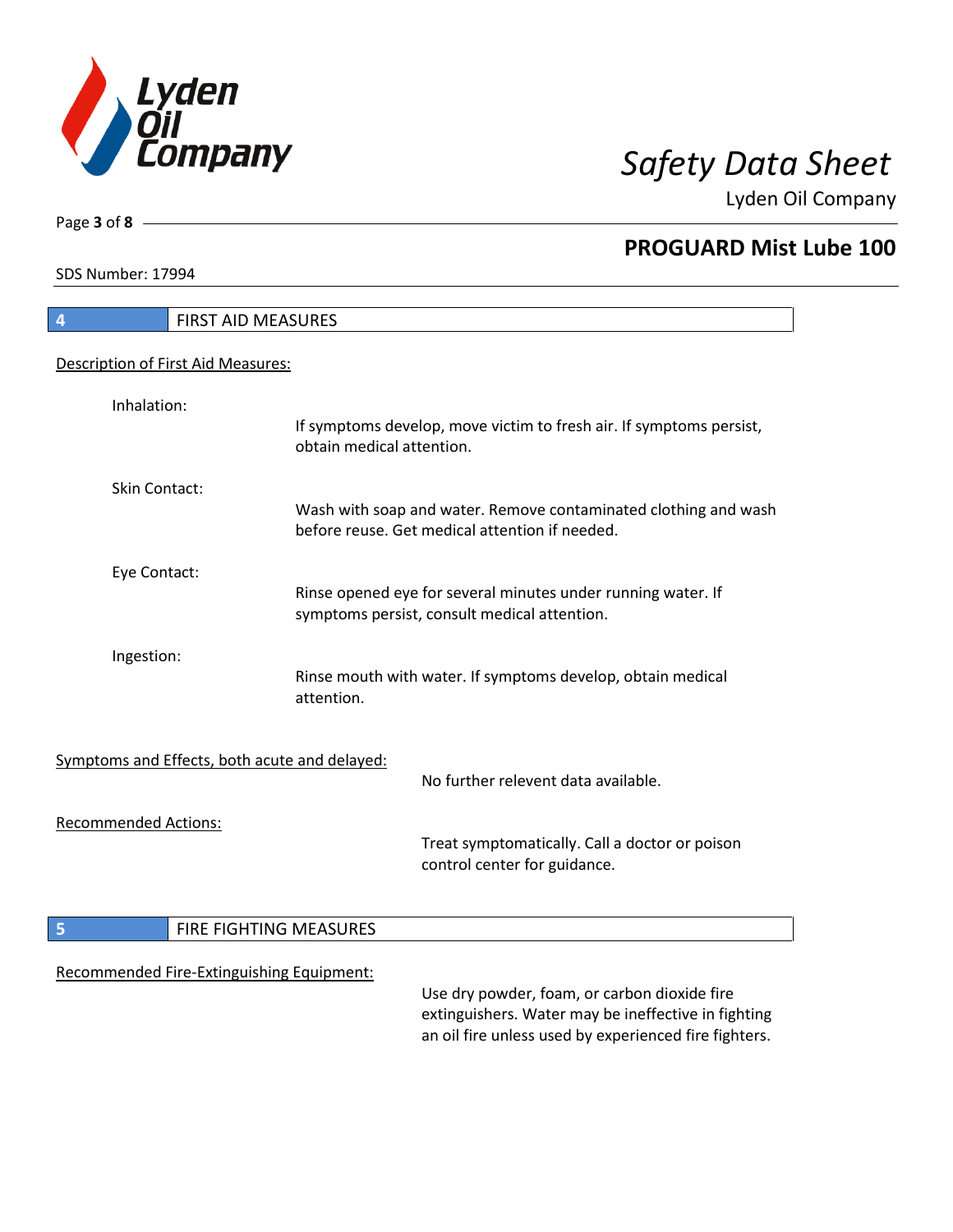

Lyden Oil Company

### SDS Number: 17994

Page **4** of **8**

Possible Hazards During a Fire:

Hazardous combustion products may include: A complex mixture of airborne solid and liquid particulates and gases (smoke). Carbon monoxide. Unidentified organic and inorganic compounds.

Recommendations to Firefighters:

No special measures required.

| 6                                  | <b>ACCIDENTAL RELEASE MEASURES</b> |                                                                                  |
|------------------------------------|------------------------------------|----------------------------------------------------------------------------------|
| <b>Personal Precautions:</b>       |                                    | Avoid contact with skin, eyes, and clothing.                                     |
| <b>Emergency Procedures:</b>       |                                    | Keep away from sources of ignition.                                              |
|                                    |                                    | Contain spilled material, collect in suitable and<br>properly labled containers. |
| <b>Environmental Precautions:</b>  |                                    | Do not allow to reach sewage system or any water                                 |
|                                    |                                    | course.<br>Do not allow to enter ground waters.                                  |
| Cleanup Procedures:                |                                    | Pick up excess with inert absorbant material.                                    |
| $\begin{array}{c} \n7 \end{array}$ | HANDLING AND STORAGE               |                                                                                  |
| <b>Handling Precautions:</b>       |                                    | Handle with care and avoid spillage on the floor.                                |
|                                    |                                    | Do not cut, weld, drill, grind, braze, or solder<br>container.                   |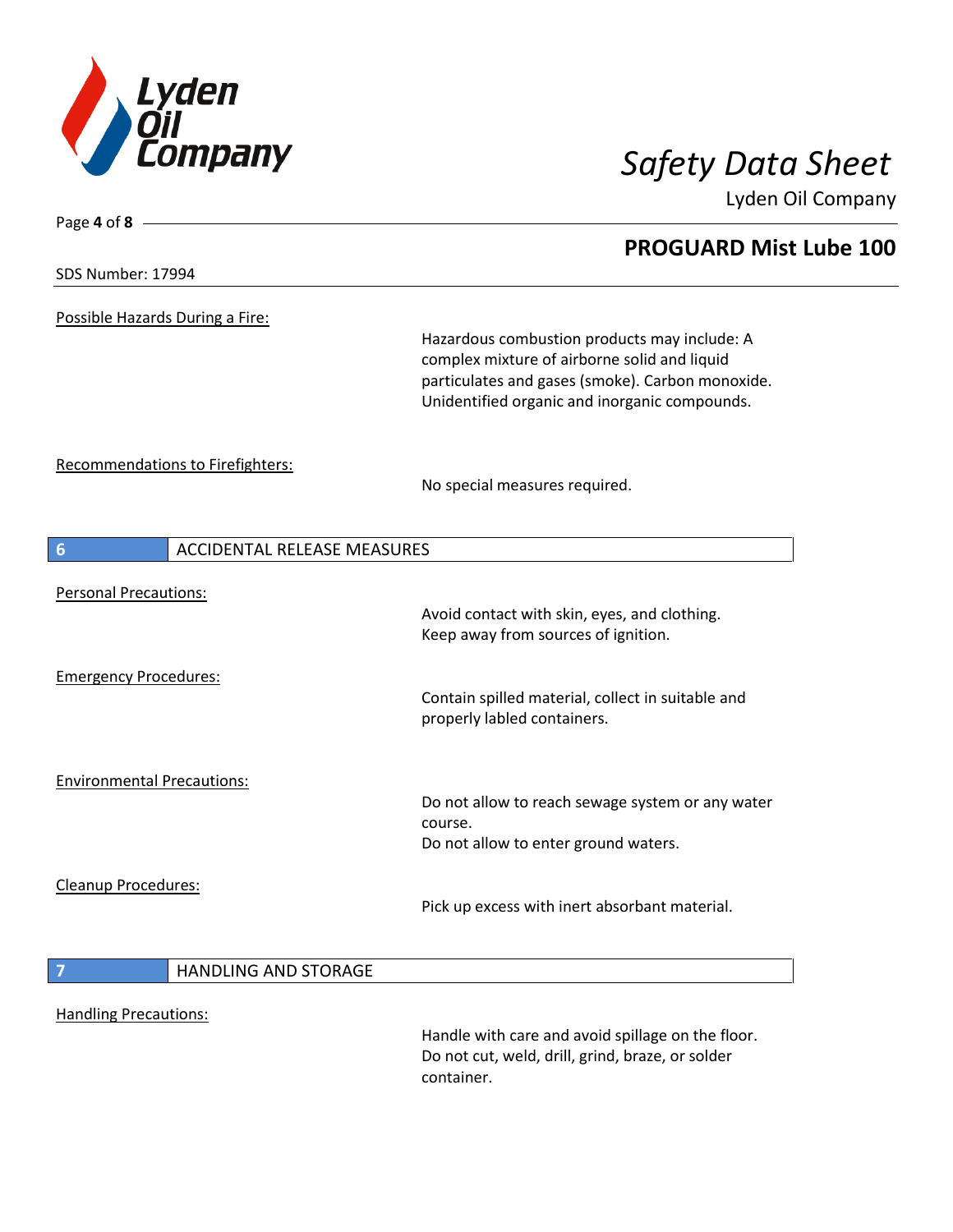

Lyden Oil Company

SDS Number: 17994

Page **5** of **8**

Storage Requirements:

Keep container tightly sealed. Keep away from sources of ignition.

### **8** EXPOSURE CONTROLS / PERSONAL PROTECTION

#### Exposure Limits:

-64742-65-0 Distillates (petroleum), solvent-dewaxed heavy paraffinic (90-95%):

ACGIH TLV – Long-term value:  $5mg/m<sup>3</sup>$ OSHA PEL - Long-term value: 5mg/m<sup>3</sup>

Engineering Controls:

All ventilation should be designed in accordance with OSHA standard (29 CFR 1910.94).

Personal Protective Equipment:

Wash hands before breaks and at the end of work. Use safety glasses and gloves.

### **9** PHYSICAL AND CHEMICAL PROPERTIES

| Color:                   | Amber              |
|--------------------------|--------------------|
| <b>Physical State:</b>   | Liquid             |
| Odor:                    | Data not available |
| Odor Threshold:          | Data not available |
| pH:                      | Data not available |
| <b>Melting Point:</b>    | Data not available |
| <b>Boiling Point:</b>    | $>425^\circ$ F     |
| <b>Boiling Range:</b>    | Data not available |
| Flash Point:             | Data not available |
| <b>Evaporation Rate:</b> | Data not available |
| Flammability:            | Data not available |
| Flammability Limits:     | Data not available |
| Vapor Pressure:          | Data not available |
| Vapor Density:           | Data not available |
| <b>Relative Density:</b> | Data not available |
| Solubilities:            | Insoluble in water |

# **PROGUARD Mist Lube 100**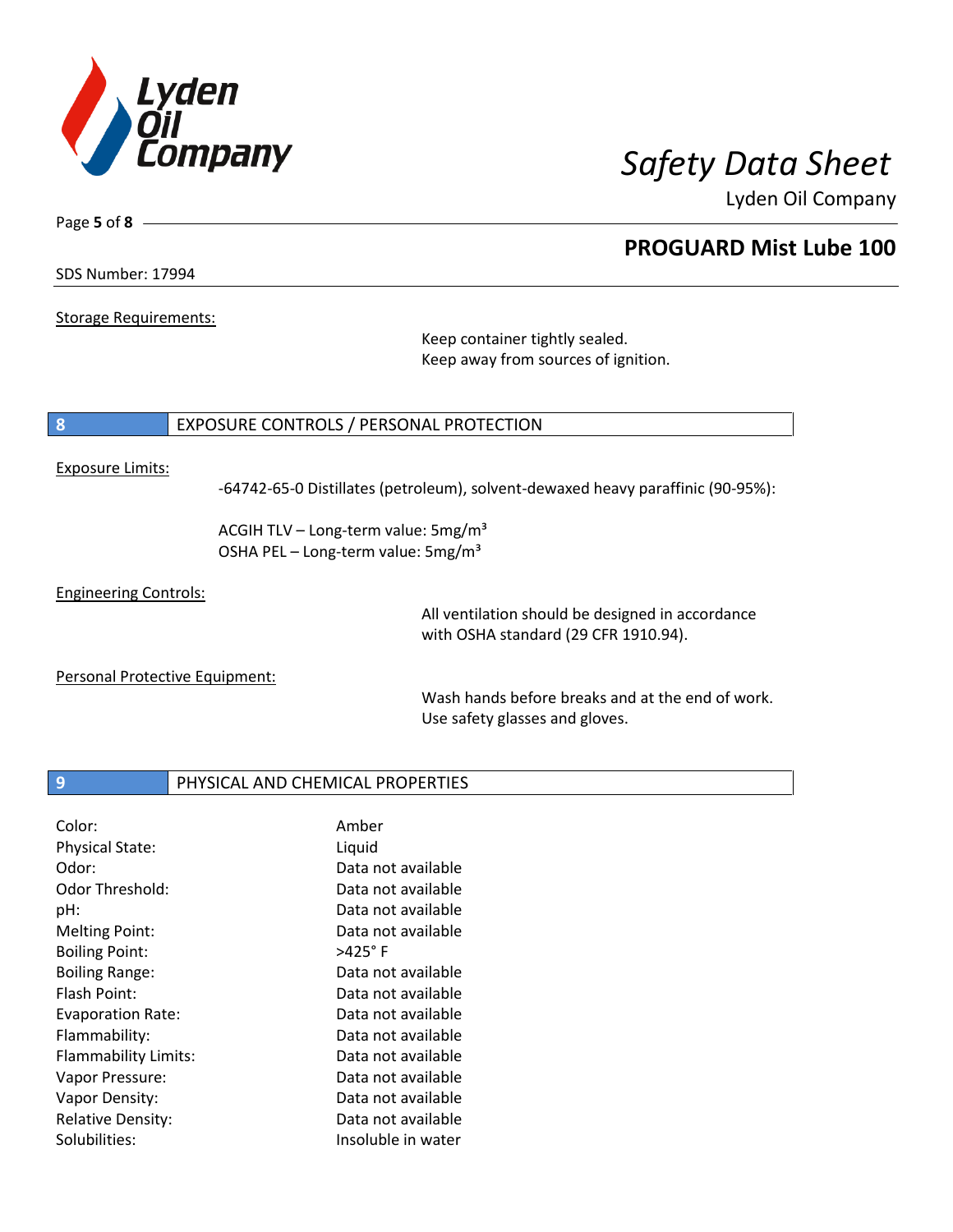

Lyden Oil Company

### SDS Number: 17994

Page **6** of **8**

Partition Coefficient: Data not available Auto-Ignition Temperature: Data not available Decomposition Temperature: Data not available

Viscosity: 100 mm²/sec (kinematic at 40° C)

| <b>10</b>                      | <b>STABILITY AND REACTIVITY</b>  |                                                                  |
|--------------------------------|----------------------------------|------------------------------------------------------------------|
| Stability:                     |                                  | Stable under normal conditions.                                  |
| Reactivity:                    |                                  | Not reactive under normal conditions.                            |
| <b>Conditions to Avoid:</b>    |                                  | Extreme temperature, sparks, open flame, and<br>direct sunlight. |
| <b>Hazardous Reactions:</b>    |                                  | No known hazardous reactions.                                    |
| <b>Incompatible Materials:</b> |                                  | No further relevant information available.                       |
| <b>Decomposition Products:</b> |                                  | Hazardous decomposition products are not<br>expected to form.    |
| <b>11</b>                      | <b>TOXICOLOGICAL INFORMATION</b> |                                                                  |
| Routes of Exposure:            |                                  | Skin and eve contact are the primary routes of                   |

Skin and eye contact are the primary routes of exposure although exposure may occur following accidental ingestion.

Exposure Effects:

Repeated skin contact may cause dermatitis or an oil acne.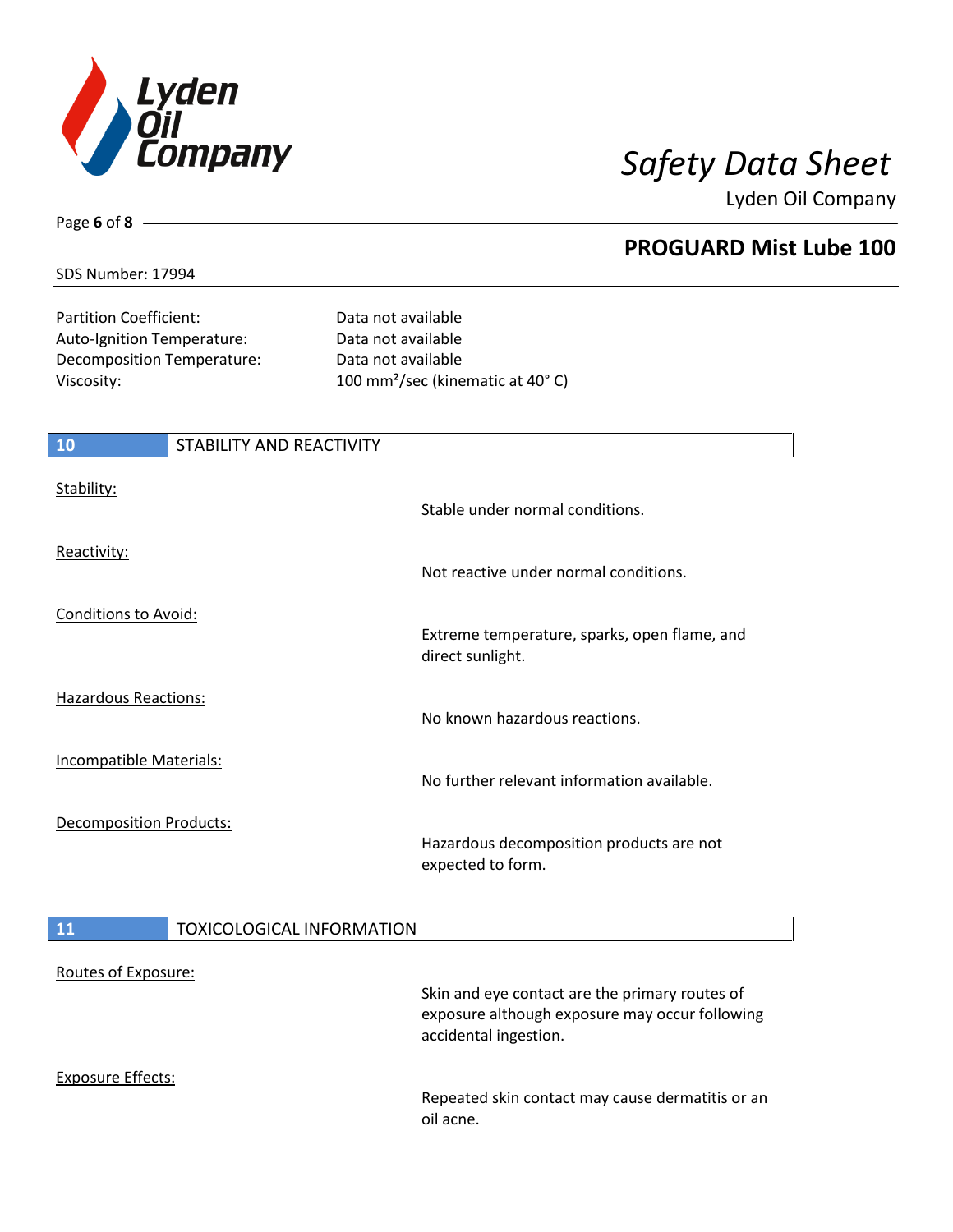

Lyden Oil Company

SDS Number: 17994

Page **7** of **8**

Measures of Toxicity:

No test data available.

Carcinogenic/Mutagenic Precautions:

Non-carcinogenic and not expected to be mutagentic.

### **12** ECOLOGICAL INFORMATION

Ecological Precautions:

Avoid exposing to the environment.

Ecological Effects:

No specific environmental or aquatic data available.

### **13** DISPOSAL CONSIDERATIONS

Disposal Methods:

Disposal Containers:

Use properly approved container for disposal.

Dispose of waste material in accordance with all

Special Precautions:

Do not flush to surface waters or drains.

local, state, and federal requirements.

#### **14** TRANSPORT INFORMATION

| UN Number:                     | Data not available |
|--------------------------------|--------------------|
| <b>UN Shipping Name:</b>       | Data not available |
| <b>Transport Hazard Class:</b> | Data not available |
| Packing Group:                 | Data not available |

Environmental Hazards:

Data not available